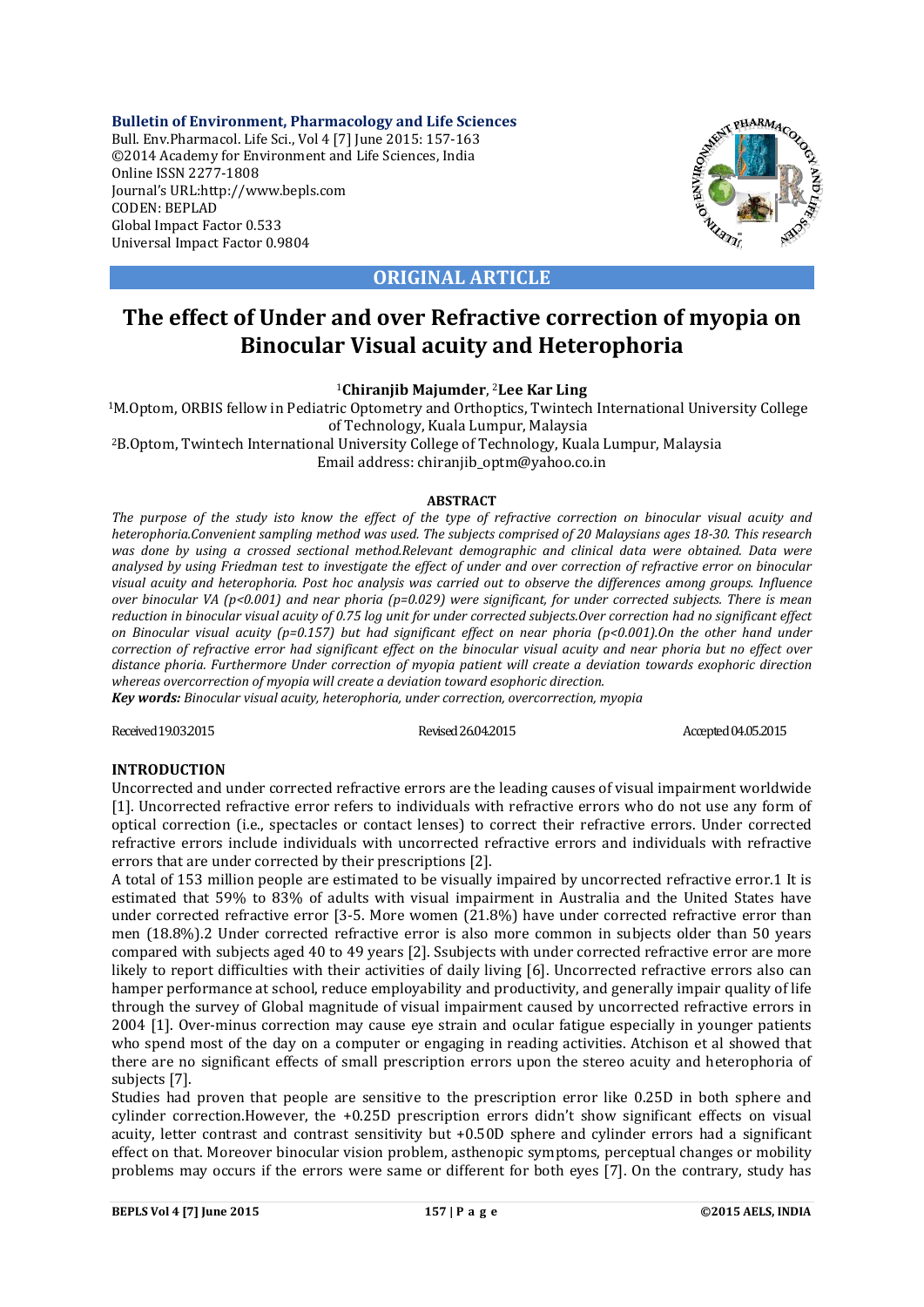shown that subjects are not sensitive to small prescription errors which indicate that patients are readily accepting small prescription errors [8]. Under corrected refractive error is a significant problem among adults that can results an impairment of vision [9].Ssubject's with under corrected refractive error are more likely to report difficulties with their activities of daily living [6].The purpose of this research is to investigate the effect of overcorrection and under correction on binocular visual acuity and heterophoria.

# **MATERIALS AND METHODS**

A cross sectional study was conducted by including 20 Malaysian subjects aged 18-30 years, regardless of gender, from both east and westMalaysia within a period of one year (April 2012 to March 2013) at Twintech vision centre. A convenience sampling method was used. Written informed consent was obtained from all the subjects who were included in the study. Subjects that had best corrected visual acuity of 6/6 in both eyes and myopia of ≥0.75DS to  $\leq$  6.00DS were included for this study. Subjects having any binocular vision disorder, ocular pathology, eye movement disorder, contact lens wearer, systemic problem were excluded. Permission to conduct the study was obtained from the institute and all procedures were carried out after obtaining the approval from the ethical committee.Detailed history was obtained followed by the measurement of visual acuity, objective and subjective refraction, pupillary evaluation, phoria measurements, measurements of other accommodative and vergence parameters, slit lamp examination and fundus examination. After successful completion of initial assessments, those who passed the inclusion criteria were included in the study.The refractive status was obtained objectively by using Riesterretinoscope (Riester Instruments Inc., USA) and subjectively by using trial lens set (American Opticals). The correction was considered optimal, under corrected and overcorrected based on the findings of the duochrome test. An optimal correction was considered when the subjects didn't appreciate any difference between the visibility and prominence of the letters on the red and green backgrounds. An under corrected eye which is residually myopic by 0.50D, appreciates the letter on a red background clearer and darker than letters on green background. Letters on the green background appear slightly fuzzy and less dark, with less defined borders. On the other hand an eye which is overcorrected by 0.50DS appreciates the letters on the green background to be clearer, darker and more defined in compare to the red background. The chromatic aberration is involved in the visibility of red and green backgrounds. During optimal correction the focus should be halfway between red and green. Whereas slightly fogged subjects initially report that the letters are more visible or prominent on the red background and then switch to the green background with one or two increments of minus power in - 0.25D step. Often, a spherical power increment between the "last red" report and the "first green" report, the subject notes no difference between visibility and prominence of the letters on the red and green backgrounds. Subjective tests for spherical or cylindrical correction, accommodation are controlled by moving toward the endpoint from a slightly fogged initial state of the eye. Log MAR visual acuity charts were used to measure the visual acuity. Each letter was scored as either correct or incorrect, and the total numbers of correctly identified letter was calculated to produce a log MAR score.

The horizontal deviation of the eyes (phoria) with the fusion breaks will be measured by Maddox rod for distance and Maddox wing for near. The reason for choosing Maddox wing for near phoria is because of the difference in light source which is not standardized while using Maddox rod to measure near phoria. The room should be in dimly to moderately illuminate. While measuring distance phoria, put a bright spot of light at the opposite end of the examination room from the patient. An actual bright light, a penlight is best but a small round spot of light can be projected onto a screen. Horizontal deviation was measured by placing the Maddox rod in front of either eye, oriented horizontally to create a vertical streak and horizontal dissociation. Patient will be informed that there are two images to be seen: one spot light and the vertical line. Patient will be told to report the position of the light and streak when the prism is placed in the other eye until patient reports the superimposition of the light onto the streak and come back from the opposite direction for another measurement. Maddox wing is used to test for the near phoria in which one eye sees calibrated horizontal and vertical scales and the other eye sees a vertical and a horizontal arrow. The patient reads off the position of each arrow on the appropriate scale to indicate horizontal phoria. Measurement of binocular visual acuity and heterophoria was done first with undercorrection followed by over correction for every subject.

The data was entered in MS Excel 2007 and the statistical analyses were performed using SPSS for Windows version 16.0 software (SPSS Inc., Chicago, IL, USA). The normality of the data was checked by using Shapiro-Wilk test. The Friedman test was performed to assess the variation in visual acuity and Phoria with three different refractive conditions. Post- hoc analysis was carried out to observe the differences among groups. To avoid the type 1 error the banferroni correction was considered while performing post hoc analysis.We performed Spearman non-parametric correlation analysis to find out if there was any significant relationship exists or not between visual acuity and heterophoria based on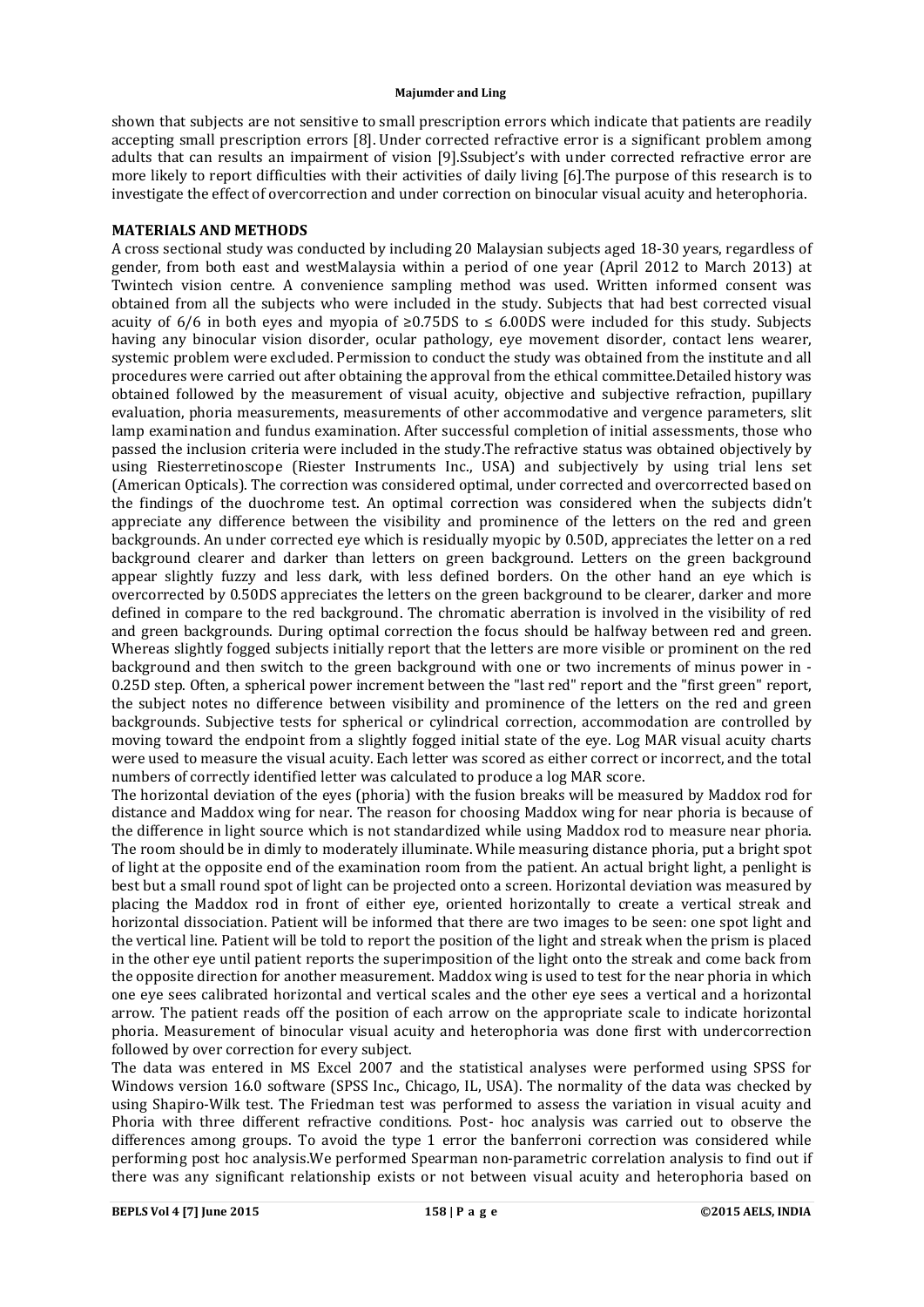different refractive correction. Results were expressed as mean±standard deviation. A p value of  $\leq 0.05$ wasconsidered significant.



# **RESULTS**

This study had a total of 20 subjects out of which 10 subjects were male (50%) and 10 subjects were female (50%). These subjects were within the age group of 18 to 30.The study subjects comprises of 100% Chinese. When the changes in visual acuity and phoria were observed for different mode of refractive correction, a significant difference were observed for binocular visual acuity  $(p<0.001)$  and near phoria (p<0.001) but no significant difference observed for distance phoria (p>0.05) as shown in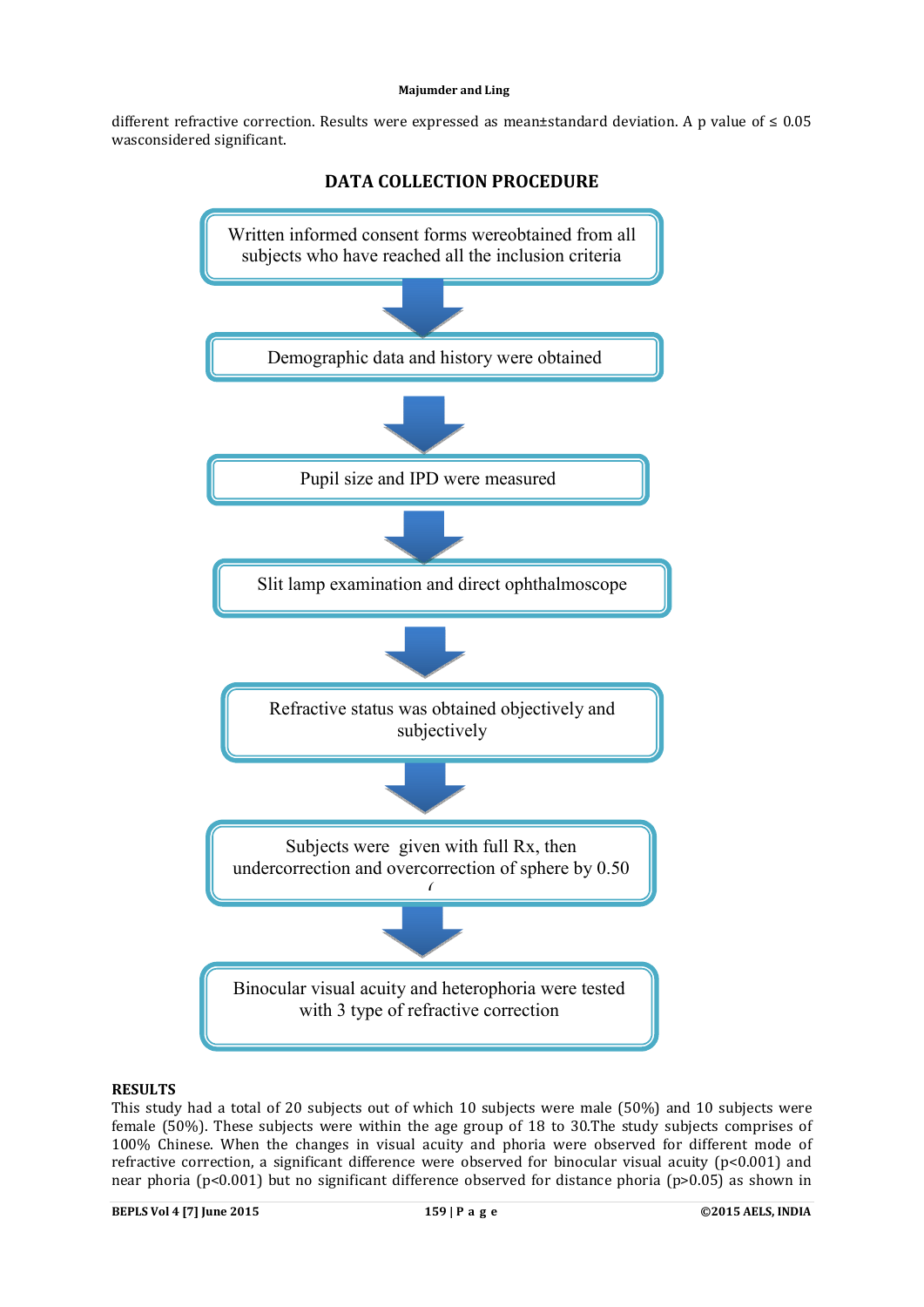table 1, 2 and 3 respectively. Post hoc test for binocular visual acuity showed, a significant difference exists between under correction and optimal correction (p<0.001) as shown in table 4. On the other hand for near phoria the difference was more significant between optimal and overcorrection correction (p<0.001) in compare to optimal and under correction (p<0.05) as shown in table 5. A significant correlation was observed between distance and near phoria when under corrected as shown in table 6. No such correlation exists for visual acuity, distance and near phoria while optimal and overcorrection was used as shown in table 7and 8.

|                                                      |               | Table 1: Comparison of binocular visual acuity among different refractive corrections      |                                     |             |
|------------------------------------------------------|---------------|--------------------------------------------------------------------------------------------|-------------------------------------|-------------|
| <b>Refractive correction</b>                         |               | $BVA(Mean \pm SD)$                                                                         |                                     | P value     |
| <b>Optimum correction</b>                            |               | $-0.990 \pm 0.00447$                                                                       |                                     |             |
| <b>Under correction</b>                              |               | $-0.240 \pm 0.05295$                                                                       | 0.000                               |             |
| Over correction                                      |               | $-0.960 \pm 0.01046$                                                                       |                                     |             |
| *Friedman test                                       |               |                                                                                            |                                     |             |
| *p<0.05 is considered significant                    |               |                                                                                            |                                     |             |
|                                                      |               | Table 2: Comparison of near phoria with different refractive corrections                   |                                     |             |
| <b>Refractive correction</b>                         |               | Near phoria (mean±SD)                                                                      |                                     | P value     |
| <b>Optimum correction</b>                            |               | $-0.350 \pm 1.7252$                                                                        |                                     |             |
| <b>Under correction</b>                              |               | $-1.125 \pm 2.3835$                                                                        |                                     | 0.000       |
| Over correction                                      |               | $0.850 \pm 2.0072$                                                                         |                                     |             |
| *Friedman test<br>*p<0.05 is considered significant  |               |                                                                                            |                                     |             |
|                                                      |               |                                                                                            |                                     |             |
|                                                      |               | Table 3. Comparison of distance phoria among different refractive corrections              |                                     |             |
| <b>Refractive correction</b>                         |               | Distance phoria(Mean ±SD)<br>$-0.125 \pm 1.3753$                                           |                                     | P value     |
| <b>Optimum correction</b><br><b>Under correction</b> |               | $-0.075 \pm 1.4892$                                                                        |                                     | 0.185       |
| Over correction                                      |               | $0.200 \pm 1.9426$                                                                         |                                     |             |
| *Friedman test                                       |               |                                                                                            |                                     |             |
| *p<0.05 is considered significant                    |               |                                                                                            |                                     |             |
|                                                      |               |                                                                                            |                                     |             |
| <b>Refractive correction</b>                         |               | Table 4. Comparison of binocular visual acuity between groups<br>VA (Mean $\pm$ SD)        |                                     | P value     |
| <b>Optimum correction</b>                            |               | $-0.0990 \pm 0.00447$                                                                      |                                     |             |
| <b>Under correction</b>                              |               | $-0.0240 \pm 0.05295$                                                                      |                                     | 0.000       |
| <b>Optimum correction</b>                            |               | $-0.0990 \pm 0.00447$                                                                      |                                     |             |
| Over correction                                      |               | $-0.0960 \pm 0.01046$                                                                      | 0.157                               |             |
| *Post hoc analysis                                   |               |                                                                                            |                                     |             |
| *p<0.05 is considered significant                    |               |                                                                                            |                                     |             |
|                                                      |               |                                                                                            |                                     |             |
|                                                      |               | Table 5: Comparison of near phoria between groups                                          |                                     |             |
| <b>Refractive correction</b>                         |               | Near phoria(mean±SD)                                                                       |                                     | P value     |
| <b>Optimum correction</b><br><b>Under correction</b> |               | $-0.350 \pm 1.7252$<br>$-1.125 \pm 2.3835$                                                 | 0.029                               |             |
|                                                      |               |                                                                                            |                                     |             |
| <b>Optimum correction</b>                            |               | $-0.350 \pm 1.7252$                                                                        |                                     |             |
| <b>Over correction</b>                               |               | $0.850 \pm 2.0072$                                                                         |                                     | 0.000       |
| *Post hoc analysis                                   |               |                                                                                            |                                     |             |
| *p<0.05 is considered significant                    |               |                                                                                            |                                     |             |
|                                                      |               | Table 6: Correlation between VA, distance and near phoria with under refractive correction |                                     |             |
| Spearman's rho                                       |               |                                                                                            | Under Undercorrected Undercorrected |             |
|                                                      |               | corrected VA                                                                               | distance phoria                     | near phoria |
|                                                      |               |                                                                                            |                                     |             |
|                                                      |               |                                                                                            |                                     |             |
| <b>Undercorrected</b>                                | Correlation   | 1.000                                                                                      | $-0.335$                            | $-0.220$    |
| VA                                                   | coefficient   |                                                                                            |                                     |             |
|                                                      | Sig(2-tailed) | $---$                                                                                      | 0.149                               | 0.352       |
| Undercorrected                                       | Correlation   | $-0.335$                                                                                   | 1.000                               | 0.679       |
| distance phoria                                      | coefficient   |                                                                                            |                                     |             |
|                                                      | Sig(2-tailed) | 0.149                                                                                      | $\overline{\phantom{a}}$            | 0.001       |

\*Spearman's correlation

\*p<0.05 is considered significant

**Undercorrected near phoria**

**Correlation** coefficient

Sig(2-tailed) 0.352 0.001 ----

-0.220 0.679 1.000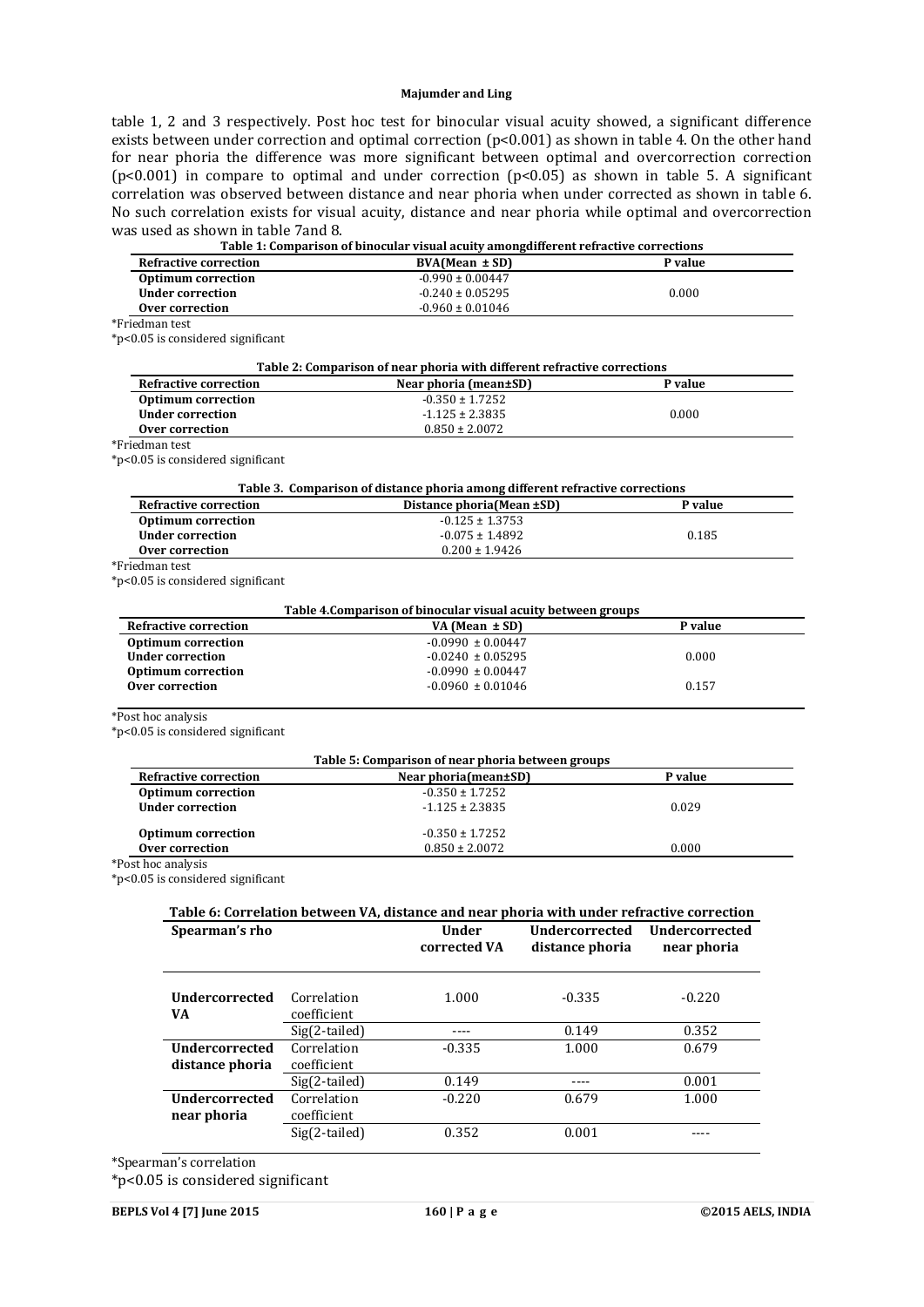|                            |                            | correction           |                                   |                               |
|----------------------------|----------------------------|----------------------|-----------------------------------|-------------------------------|
| Spearman's rho             |                            | <b>Optimum</b><br>VA | <b>Optimum</b><br>distance phoria | <b>Optimum</b><br>near phoria |
| Optimum VA                 | Correlation<br>coefficient | 1.000                | 0.347                             | 0.202                         |
|                            | $Sig(2-tailed)$            |                      | 0.134                             | 0.392                         |
| Optimum distance<br>phoria | Correlation<br>coefficient | 0.347                | 1.000                             | 0.400                         |
|                            | $Sig(2-tailed)$            | 0.134                |                                   | 0.081                         |
| Optimum near<br>phoria     | Correlation<br>coefficient | 0.202                | 0.400                             | 1.000                         |
|                            | $Sig(2-tailed)$            | 0.392                | 0.081                             |                               |

# **Table 7: Correlation between VA, distance phoria, and near phoria for optimum refractive correction**

\*Spearman's correlation

\*p<0.05 is considered significant

# **Table 8: Correlation between VA, distance and near phoria with over refractive correction**

| Spearman's rho          |                 | <b>Over</b><br>corrected<br>VA | Overcorrected<br>distance phoria | <b>Over</b><br>corrected near<br>phoria |
|-------------------------|-----------------|--------------------------------|----------------------------------|-----------------------------------------|
| <b>Overcorrected VA</b> | Correlation     | 1.000                          | $-0.154$                         | 0.071                                   |
|                         | coefficient     |                                |                                  |                                         |
|                         | Sig(2-tailed)   |                                | 0.518                            | 0.765                                   |
| Overcorrected           | Correlation     | $-0.154$                       | 1.000                            | 0.351                                   |
| distance phoria         | coefficient     |                                |                                  |                                         |
|                         | Sig(2-tailed)   | 0.518                          |                                  | 0.129                                   |
| Overcorrected           | Correlation     | 0.071                          | 0.351                            | 1.000                                   |
| near phoria             | coefficient     |                                |                                  |                                         |
|                         | $Sig(2-tailed)$ | 0.765                          | 0.129                            |                                         |

\*Spearman's correlation

\*p<0.05 is considered significant

| Table 9. Changes of VA based on under and over refractive correction |                       |                                   |                               |           |
|----------------------------------------------------------------------|-----------------------|-----------------------------------|-------------------------------|-----------|
| <b>Study Name</b>                                                    | <b>Optimum</b> (Mean) | <b>Under correction</b><br>(Mean) | Over correction<br>(Mean)     | P value   |
| Atchison et al.<br>(2001)                                            | ----                  | 0.013 log unit reduction          |                               | $P=0.001$ |
| Miller et al.<br>(1997)                                              | ----                  | 0.08 log unit reduction           |                               | ----      |
| This study                                                           | $-0.990$ log unit     | 0.075 log unit reduction          | $0.030$ log unit<br>reduction | P < 0.001 |

| Table 10. Changes of distance phoria based on under and over refractive correction |                       |                                   |                           |           |  |
|------------------------------------------------------------------------------------|-----------------------|-----------------------------------|---------------------------|-----------|--|
| <b>Study Name</b>                                                                  | <b>Optimum</b> (Mean) | <b>Under correction</b><br>(Mean) | Over correction<br>(Mean) | P value   |  |
| Atchison et al.<br>(2001)                                                          | ----                  | ----                              | $\cdots$                  | $P=0.906$ |  |
| This study                                                                         | $-0.125$              | $-0.075$                          | 0.200                     | $P=0.185$ |  |

| Table 11. Changes of near phoria based on under and over refractive correction |                       |                            |                           |           |  |
|--------------------------------------------------------------------------------|-----------------------|----------------------------|---------------------------|-----------|--|
| <b>Study Name</b>                                                              | <b>Optimum</b> (Mean) | Under correction<br>(Mean) | Over correction<br>(Mean) | P value   |  |
| Atchison et al.<br>(2001)                                                      | $\cdots$              | ----                       | $- - - -$                 | $P=0.757$ |  |
| This study                                                                     | $-0.350$              | $-1.125$                   | 0.850                     | P < 0.001 |  |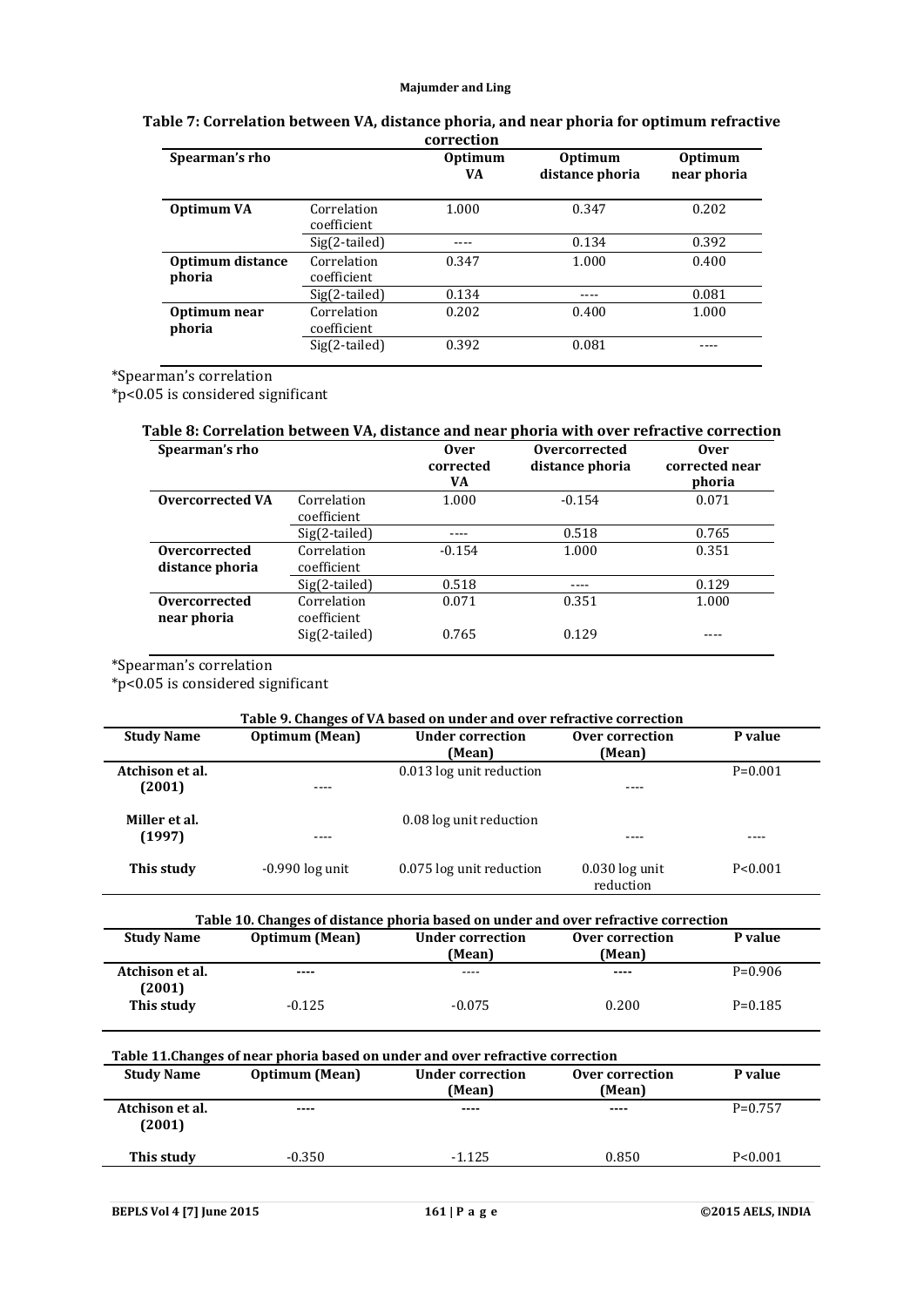# **DISCUSSION**

The purpose of this study is to know the effect of different refractive correction on binocular visual acuity and heterophoria. We tried to see if the under or over refraction correction has a significant effect on binocular visual acuity, distance and near phoria. Besides that, the correlation of the binocular visual acuity, distance and near phoria with difference refraction correction will be discussed.

This study showed there is a significant difference in binocular visual acuity within three different refractive corrections  $(p<0.001)$ . Post-hoc analysis showed there is a significant difference between optimum and under correction (p<0.001), whereas there is no significant difference observed between optimum and overcorrection (p=0.157). There is no significant difference in binocular visual acuity for over correction because subjects were accommodating for the induced hypermetropia. Under and over refractive correction by 0.50DS reduced visual acuity but the effect of over correction was not significant as compared to under correction. In this study, we found out that the 0.50D of under correction showed a mean reduction of 0.75 log unit. This result is almost similar to the study of Miller et al and Atchison et al, where they found out reduction of 0.08 log units and 0.13 log units in binocular visual acuity while using 0.50D under correction [10, 7].

Another important factor which is affect by under and over correction is phoria. This study showed there is no statistically significant difference exists for phoria measurements between optimum and under correction of refractive error (p=0.593) and between optimum and over correction of refractive error (p=0.366). Atchison et al. in their study showed that the prescription errors did not have significant effects on distance heterophoria ( $p=0.906$ ). There was a trend for the  $-0.50DS$  condition to shift distance phoria towards the esophoric direction but the effect was not significant and this finding supports the findings of this study.7When near phoria was compared with different refractive correction, it was found that there is a significant difference in near phoria within three different refractive correction (p<0.001). Post-hoc analysis showed that the under and over correction of refractive error has significant effect on near phoria (p=0.029, p=0.000) which cause the near phoria to shift towards exophoric direction and esophoric direction respectively. Atchison et al showed no significant difference in near phoria (p=0.757) which contradict this study result. The discrepancy could be possible to exist because of the use of different measuring technique for near phoria [7].When we tried to find out the correlation between visual acuity, distance phoria and near phoria based on optimum correction, under correction, and over correction, there was no significant correlation established between visual acuity with distance phoria (p=0.134, p=0.149, p=0.518) and near phoria (p=0.392, p=0.352, p=0.765) while using three different refractive correction. When an attempt was made to establish a correlation between distance phoria and near phoria, no significant relation was observed for optimum and over corrected subjects (p=0.081, p=0.129). But a significant correlation exists between distance and near phoria (p=0.001) for under corrected subjects. The smaller sample size and ethnicity are the limitations of the study.The comparison of this study result with other study result were shown in table no. 9, 10 and 11.

As a conclusion we can say that under correction of refractive error have significant effect on the binocular visual acuity and near phoria but no effect for distance phoria whereas over correction have significant effect on near phoria only. Furthermore under correction of myopia patient will create a deviation towards exophoric direction whereas overcorrection of myopia will create a deviation toward esophoric direction.

It is our recommendation for researchers interested in this study to have few different approaches to conduct the research. First of all, this study was mostly concentrated on the effect of under and over correction of refractive error on binocular visual acuity, distance phoria, and near phoria. We did not include the age and gender in the analysis. Therefore it is recommended that future studies should include these two factors in the analysis. Secondly, in the clinical aspect we will recommend the clinicians to use different measurement techniques of phoria to find out the differences.

# **ACKNOWLEDGEMENT**

I would like to thank all my colleagues for their valuable guidance and advice throughout the research. I am grateful to our Dean and Vice chancellor of our university for giving me the opportunity to conduct this research. Special thanks to all my subjects who had participated to make my research complete.

#### **REFERENCES**

- 1. Resnikoff, S., Pascolini, D., Mariotti, S.P. &Pokharel, G.P. (2008). Global magnitude of visual impairment caused by uncorrected refractive errors in 2004. Bull World Health Organ. 86(1): 63–70.
- 2. Rosman, M., Tien, Y.W., Wan Ting, T., Louis, T. & Seang Mei, S. (2009). Prevalence and risk factors of undercorrected refractive errors among Singaporean Malay adults: The Singapore Malay Eye Study. Invest Ophthalmol Vis Sci., 50(8): 3621-3628.